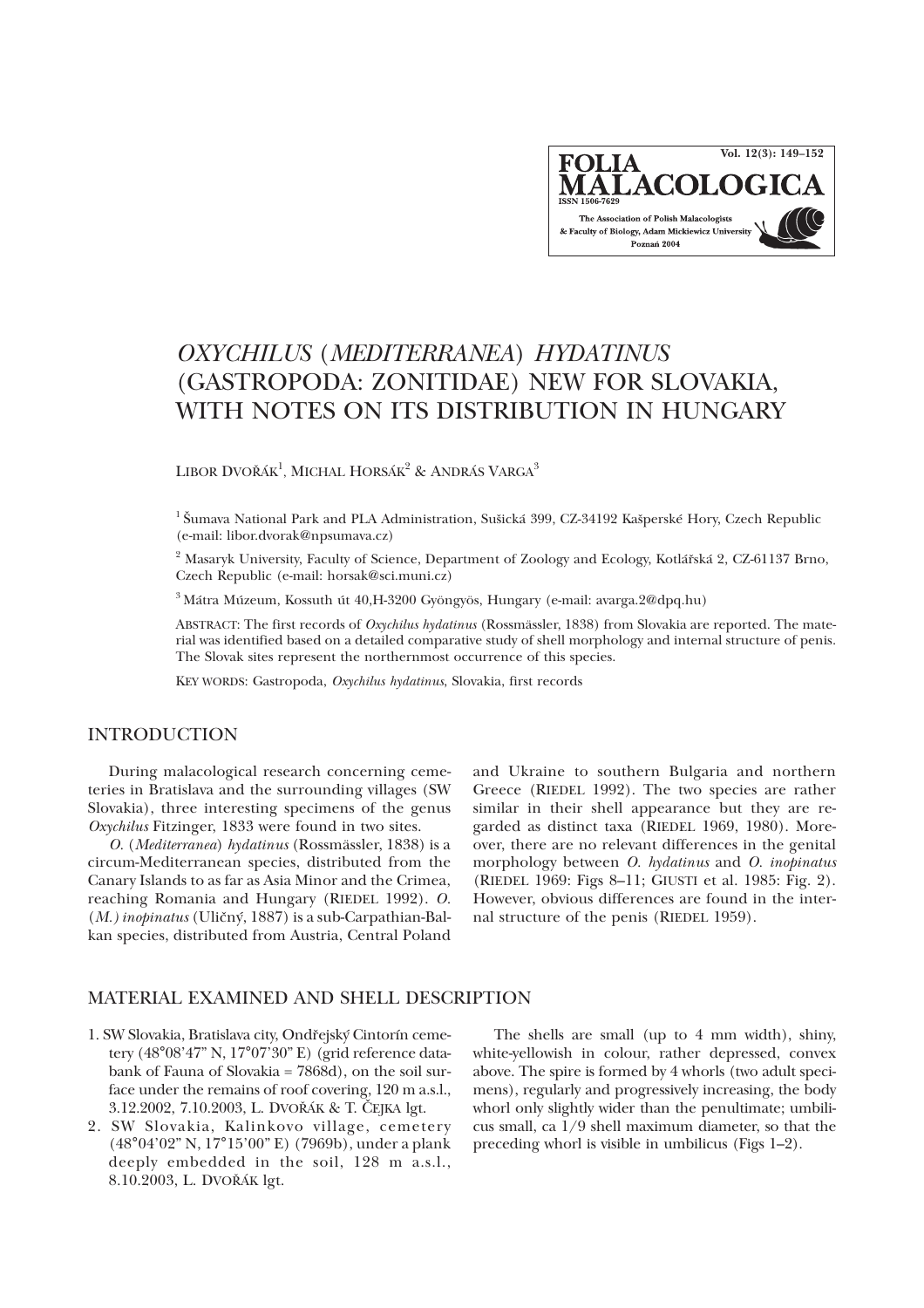

Fig. 1. Shell of Oxychilus hydatinus from Ondřejský Cintorín cemetery. Photo: M. HORSÁK



Fig. 2. Shell of *Oxychilus hydatinus* from the cemetery in Kalinkovo. Photo: M. HORSÁK

## RESULTS

Our comparative study on the shell morphology reveals constant differences between the two mentioned *Oxychilus* species. The shell of *O. inopinatus* has a flattish spire, narrowed umbilicus and a wider body whorl (mean width ratio of the last and penultimate whorl is about 1.8:1). *O. hydatinus* has a higher spire, more widely open umbilicus and a narrower body whorl (mean width ratio of the last and penultimate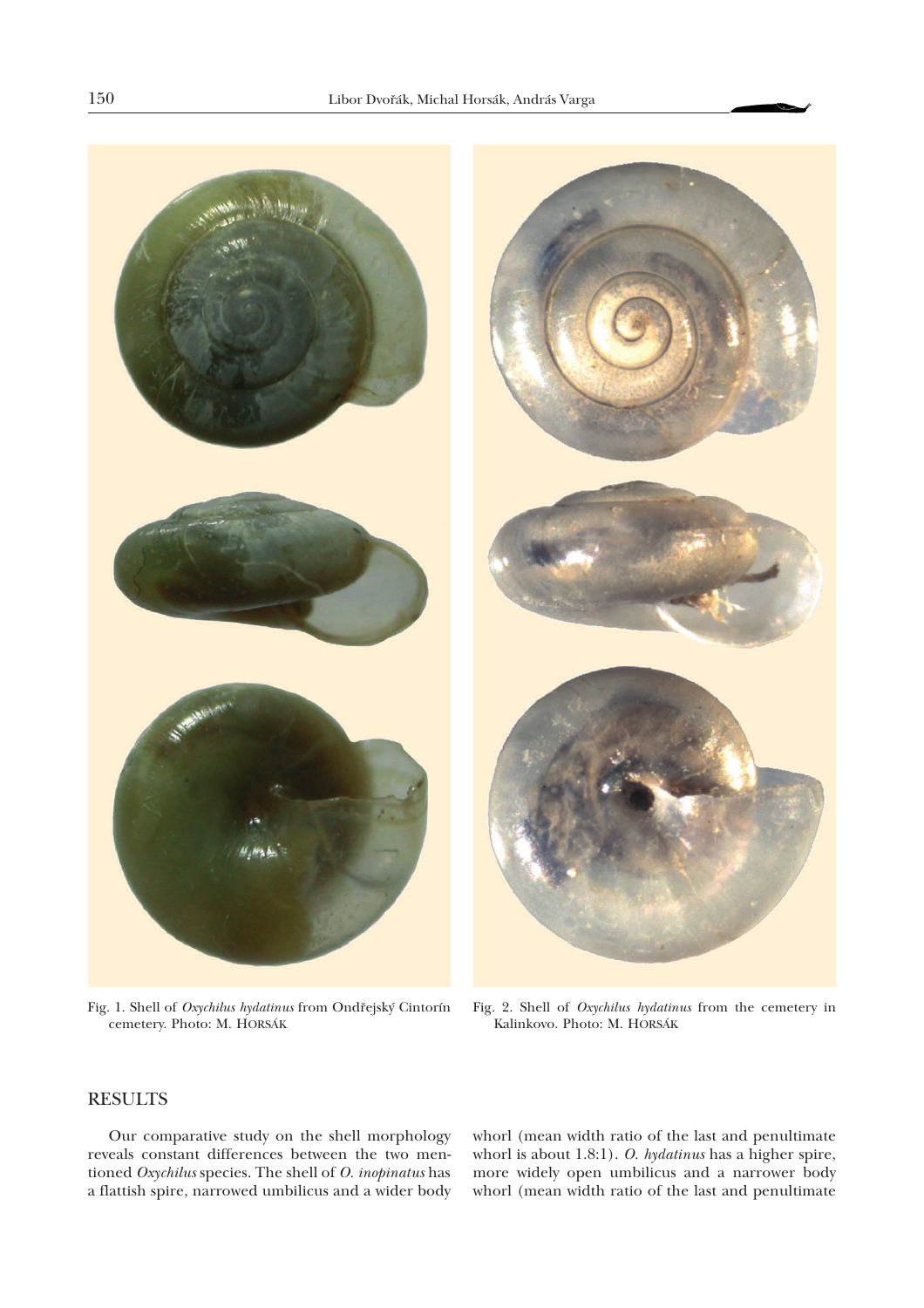whorl is about 1.1-1.2:1). A. RIEDEL (pers. comm.) found out the same differences as well.

The identification based on shell morphology (which indicates that our specimens are *O. hydatinus*, not *O. inopinatus*) was confirmed by the internal structure of penis (cf. Fig. 3 in this paper and Fig. 2 in RIEDEL 1959).

Based on the discussed characters we consider the specimens from Bratislava and Kalinkovo to represent *O. hydatinus* (for comparison see the Corsican *O. hydatinus* on plate 2A in GIUSTI et al. 1985 or Hungarian specimen in KOVÁCS 1980).

### DISTRIBUTION IN SLOVAKIA AND HUNGARY

*O. (M.) hydatinus* – a circum-Mediterranean species – was recorded from the area between the Canary Islands in the west and Asia Minor and Crimea in the east. The northernmost localities were known from Hungary. The first records of *O. hydatinus* from Hungary were from Békécsaba in SE Hungary (KOVÁCS 1974, 1980, PINTÉR 1975, PINTÉR et al. 1979). Other authors studied its distribution in that region (DOMOKOS & KOVÁCS 1988). Later, the species was found in Szársomlyó in the south of Hungary (SUARA 1981). Further data from other Hungarian regions followed: GEBHARDT's revised find from Pécs, 1954 (VARGA 1988); several localities in the Villány Hills (VARGA et al. 2000, FEHÉR & GUBÁNYI 2001) and Somogy county (HÉRA & VARGA 2001).

Several collections in Hungary contain additional specimens from the following localities:

Collection of the Mátra Muzeum, Gyöngyös: 1. Beremend, along the way to the quarry, 13.VIII.1987, A. VARGA lgt. et det. (Hungarian grid system: CR07). 2. Drávasztára-Zaláta, 2.X.1958, A. GEBHARDT lgt., A. VARGA det. (YL27). 3. Baranyahídvég, drift of the brook, 18.III.1999, Á. UHERKOVICH lgt., A. VARGA det. (BR67).

Collection of Á. UHERKOVICH, Pécs: 4. Szentdénes, drift of the Bükkösdi brook, 14.III.2000, Á. UHERKOVICH lgt. et det. (YL29).

Collection of Somogy Megyei Múzeum, Kaposvár: 5. Kaposvár, Töröcske park-forest, 2000, Z. HÉRA leg. et det. (YM13).

The Hungarian localities form two isolated clusters. One is located east of the Danube River, in the settlement of Békéscsaba, on the joint of four squares of the UTM grid map. West of the River Danube, several localities of *O. hydatinus* are scattered in the south-western part of the country, including the Villány Hills, Zselic, Mecsek Mts. and the surroundings. It occurs in both natural (predominantly on limestone) and secondary habitats. All the localities are situated, like in Slovakia, at low altitudes, between 100 and 200 m a.s.l.



Fig. 3. Genitalia of *Oxychilus hydatinus* from Ondřejský Cintorín cemetery. Drawing: F. Giusti. a – external morphology, b – internal structure

In relation to the Hungarian localities, the Slovak records considerably extend the distribution area of *O. hydatinus* to the north. The present distribution in Slovakia and Hungary is shown in Fig. 4. Thus yet an